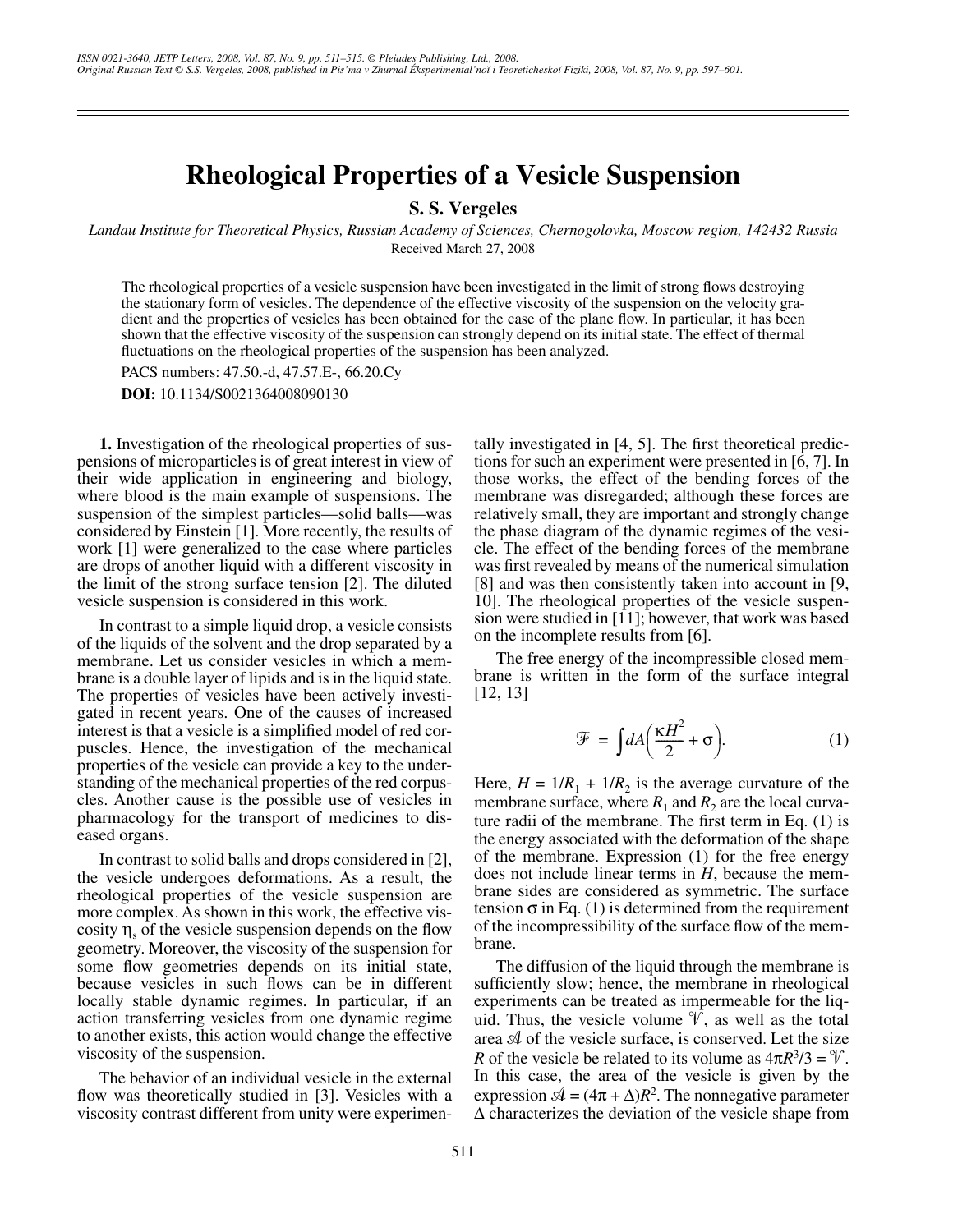a sphere for which this parameter is zero. Let us consider quasi-spherical vesicles characterized by the condition  $\Delta \ll 1$ .

It is convenient to specify the shape of the quasispherical vesicle in the spherical coordinates  $(r, \vartheta, \varphi)$ by means of a dimensionless function of the spherical angles  $u(\vartheta, \varphi)$ . The position of the vesicle surface element is specified by the equality  $r = R(1 + u)$ . The function amplitude is  $u \sim \sqrt{\Delta}$ . In the leading approximation with respect to the asphericity of the vesicle shape, the function *u* specifying the vesicle shape can be represented in the form of the second-order spherical harmonic

$$
u = \frac{\sqrt{5\Delta}}{4\sqrt{2\pi}} \left[ \frac{\sin\Theta\cos J}{\sqrt{3}} (1 - 3\cos^2\theta) + \cos\Theta\sin^2\theta\cos(2\phi - 2\Phi) + 2\sin\Theta\sin J\cos(\phi - \Psi) \right].
$$
 (2)

This parameterization automatically ensures the conservation of the total area of the vesicle surface.

The boundary condition on the vesicle is the continuity of the velocity field in the entire space. All inertial effects are neglected owing to the smallness of the Reynolds number. For this reason, the force appearing on the membrane should be compensated for by the difference of the momentum fluxes in liquids on different sides of the membrane.

In this work, the case of the plane flow is considered as one of the most interesting cases for experiments. The coordinate system is chosen so that only the com- $\text{ponents } \partial_y v_{(0)}^x = s + \omega \text{ and } \partial_x v_{(0)}^y = s - \omega \text{ are nonzero}$ in the gradient matrix of the velocity field  $\mathbf{v}_{(0)}$  unperturbed by the vesicle.

According to [9, 10], the dynamic regime of the vesicle is determined by two parameters *S* and Λ, which are related to the physical parameters as

$$
S = \frac{14\pi}{3\sqrt{3}} \frac{s\eta R^3}{\kappa \Delta},
$$
  

$$
\Lambda = \frac{2\sqrt{2}}{\sqrt{15\pi}} \frac{\sqrt{\Delta\omega}}{s} \left(1 + \frac{23}{32}\frac{\tilde{\eta}}{\eta} + \frac{\zeta}{2\eta R}\right),
$$
 (3)

where  $\eta$  is the solvent viscosity,  $\tilde{\eta}$  is the viscosity of the liquid inside the vesicle, and  $\zeta$  is the surface viscosity of the membrane, which can be significant if the temperature is close to the temperature of the main transition of the membrane [14]. In the limit of strong external flows,  $S \geq 1$  and the dynamic regime of the vesicle is specified only by the parameter  $Λ$ .

**2.** The effective instantaneous viscosity of the suspension is given by the expression

$$
\eta_s = \eta W / W^{(0)}, \tag{4}
$$

where the powers spent by the external forces *W* and  $W^{(0)}$  in the flows of the suspension and pure liquid, respectively, are measured with the same boundary conditions for velocity (see, e.g., [15]). The flow occurs with low Reynolds numbers and, hence, is described by the Stokes equation. For this reason, the power *W* is expressed in the form

$$
W = W^{(0)} + \sum_{a} W^{a}, \qquad (5)
$$

where the summation is performed over all suspended vesicles and  $W^u$  can be called power absorbed by an individual vesicle. The velocity of the solvent in the suspension is represented in the form  $\mathbf{v} = \mathbf{v}_{(0)} + \delta \mathbf{v}$ , where  $\mathbf{v}_{(0)}$  is the flow velocity of the pure liquid. (The gradient of the unperturbed velocity field  $\partial_j v_{(0)}^i$  is assumed to be constant in space.) Let us consider an individual vesicle and define the spherical coordinate system introduced above. The term  $W^u$  in Eq. (5) referring to the vesicle under consideration can be represented in the form of the integral over the  $r = R$  sphere,

$$
W^{a} = -\frac{5\eta^{\mathcal{V}}}{2} \int \frac{d\omega}{4\pi} 3h \left[ \frac{4\delta v^r}{R} + \partial_r \delta v^r \right] \bigg|_{r=R}, \qquad (6)
$$

where *do* is the solid angle element,  $h = \partial_j v^i_{(0)} n^i n^j$ , and  $\mathbf{n} = \mathbf{r}/r$  is the unit vector. Expression (6) is written under the assumption that the vesicle volume is constant. The velocity field value  $\delta v$  on the  $r = R$  sphere is obtained by its analytic continuation from the region filled with the solvent.

The diluted suspension limit is considered; in this case, the volume fraction ϕ occupied by suspended particles is small,  $\varphi \ll 1$ . In the diluted limit, it can be assumed that each suspended particle is in the unperturbed velocity field  $\mathbf{v}_{(0)}$ , whereas the perturbed part of the velocity field δ**v** near a vesicle is created only by this vesicle.

The dynamics of the vesicle shape in the external flow was determined in [9, 10]. To find  $\delta v^r$  and  $\partial_r \delta v^r$  in Eq. (6), the boundary conditions on the vesicle surface should be related to the boundary conditions on the surface of the sphere of the radius *R*. This relation is significantly nonlinear and is generally written in the integral form (see, e.g., [16]). For the case of the quasispherical vesicle, these equations can be simplified by expanding them in the small parameter  $\sqrt{\Delta}$  up to the first order. In this expansion, it should be taken into

JETP LETTERS Vol. 87 No. 9 2008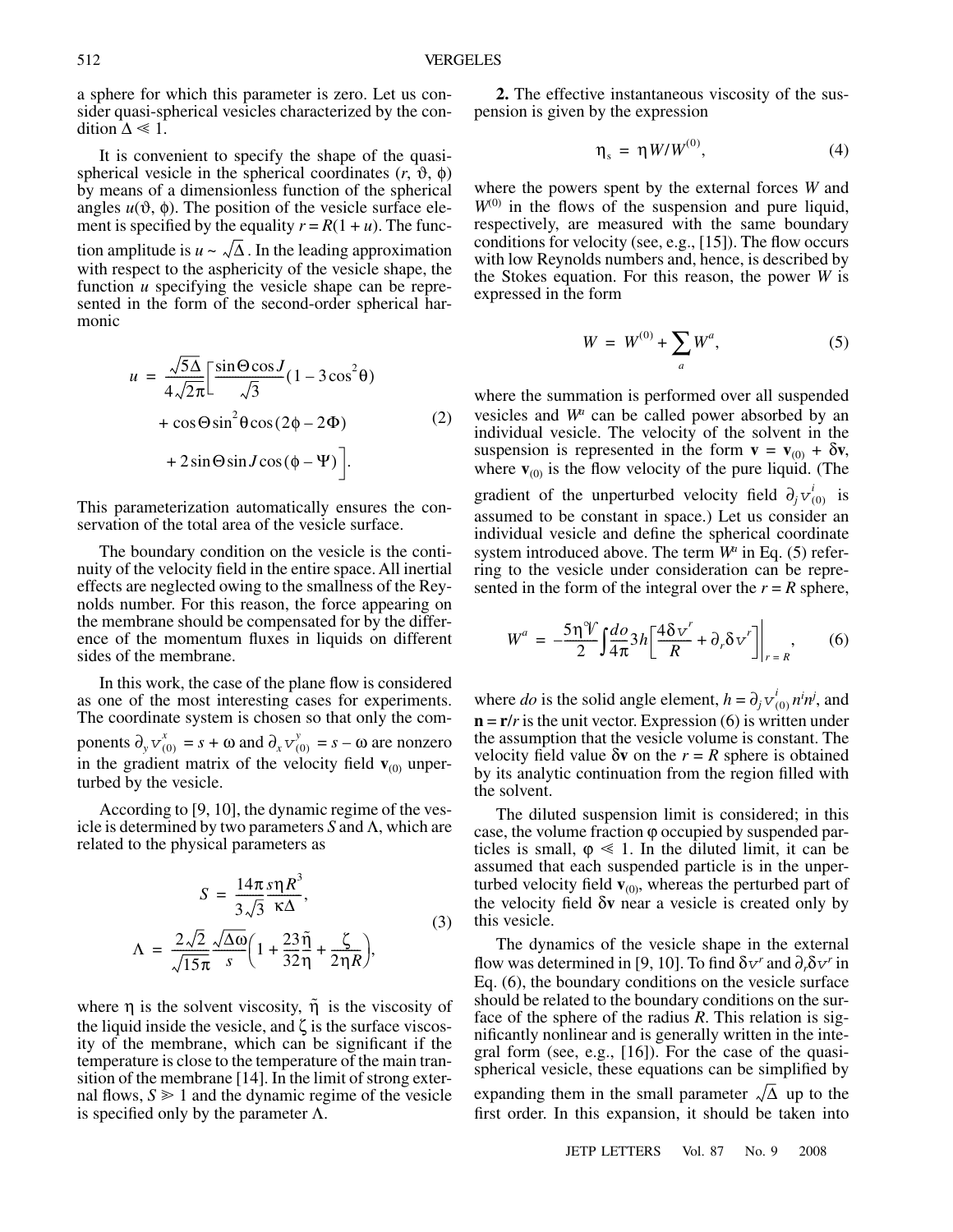account that the functions  $u$  and  $\dot{u}$  have generally the first and zeroth orders in  $\sqrt{\Delta}$ , respectively [10]. As a result,

$$
\delta v^r/R = -h + \dot{u} + u\dot{u} - \omega \partial_{\phi} u/\sin^2 \theta,
$$
  
\n
$$
\partial_r \delta v^r = -h + 5u\dot{u} - (15/2)hu.
$$
\n(7)

On the both sides of Eqs. (7), the projection on the second-order spherical harmonic is implied, because it only makes a nonzero contribution to integral (6). The terms –*h* corresponding to the rigid sphere of the radius *R* are separated on the right-hand side of Eqs. (7).

**3.** To calculate the time-averaged effective viscosity of the suspension, Eqs. (7) should be averaged over the vesicles and time. After that, the complete time derivatives disappear and only the first and last terms are significant in Eqs. (7). The dimensionless deviation of effective viscosity (4) from its value for the pure liquid is

$$
\frac{\eta_s - \eta}{\varphi \eta} = \frac{5}{2} + \langle \sqrt{\Delta} Q \rangle_{\text{vesicles}}.
$$
 (8)

A term of 5/2 corresponding to the contribution to the viscosity of rigid spheres with the radius *R* is separated on the right-hand side of Eq. (8). The angular brackets mean averaging over all vesicles. For the plane flow, the quantity *Q* for one vesicle is determined by the expression

$$
Q = \frac{5\sqrt{15}}{8\pi} \left\langle \frac{\sqrt{6}}{7} \sin \Theta \cos J - \frac{\omega}{s} \cos \Theta \cos(2\Phi) \right\rangle_{\text{time}} \quad (9)
$$

and is generally about unity. The angular brackets in Eq. (9) denote the time averaging.

When  $\Lambda < \sqrt{2}$ , the vesicle is in the tank-treading regime in which the shape and orientation of the vesicle found in [10] remain unchanged. Time averaging in Eq. (9) is reduced to the exclusion of the relaxation of the vesicle shape to the stationary state and provides

$$
Q = \frac{5\sqrt{15}}{8\pi} \begin{cases} -(\omega/s)\Lambda, & 0 < \Lambda < 1\\ \frac{\sqrt{6}}{7}\sqrt{1 - \frac{1}{\Lambda^2}} - \frac{\omega}{s\Lambda}, & 1 < \Lambda < \sqrt{2}. \end{cases} \tag{10}
$$

When  $\Lambda > \sqrt{2}$ , the vesicle is in the trembling regime, which is transformed to the tumbling regime with a further increase in  $\Lambda$ . In these regimes, both the shape and orientation of the vesicle undergo periodic oscillations. For this reason, time averaging in Eq. (9) becomes significant. In order to perform this averaging, the equations of motion for the vesicle shape, which were

JETP LETTERS Vol. 87 No. 9 2008



Quantity *Q* versus parameter Λ for various dynamic regimes and its value in the limit  $\mathcal{D} \geq 1$ . The inset is the correction δ*Q* versus Λ for the tank-treading, trembling, and tumbling regimes for  $\mathcal{D} = 0.01$ .

obtained in [10], should be used. The result is rather lengthy and is not presented here. Note only that *Q* at  $\Lambda \geq 1$  tends to  $\approx 0.13$ . The  $Q(\Lambda)$  plot is shown in the figure.

When  $\Lambda > \sqrt{3}$ , the vesicle can also be in the spinning process. The choice between the tumbling and spinning regimes depends on the initial state of the vesicle. In the spinning regime,

$$
Q = -\frac{5\sqrt{15}}{8\pi\Lambda} \left( \frac{\sqrt{3(2\Lambda^2 - 5)}}{7} + \frac{\omega}{s} \right),
$$
 (11)

where the parameters of the motion of vesicles in the spinning regime that were found in [10] were used.

**4.** The effects of the thermal fluctuations on the vesicle dynamics are strongly different for the regions  $\Lambda$  < 1 and  $\Lambda > 1$ . When  $\Lambda < 1$ , the vesicle is in the tanktreading state, and the relaxation time for the vesicle shape to the stationary shape is determined by the external flow strength. The intensity of the thermal fluctuations is determined by the ratio *T*/∆<sup>2</sup> κ*S*, which is small for  $S \geq 1$ . For this reason, when  $\Lambda < 1$ , the contribution of thermal fluctuations to the vesicle suspension viscosity can be neglected.

As shown in [10], the properties of the vesicle dynamics for  $\Lambda > 1$  are strongly different. The external flow initiates the motion of the phase-space point  ${Θ,$ Φ, *J*, Ψ} in Eq. (2) over the closed trajectories. Two independent slow variables remain constant in this motion. These slow variables vary in time due to the bending forces determined by the modulus  $\kappa$  in Eq. (1). In view of this circumstance, the relaxation of slow variables to their stationary values occurs at times much longer than the characteristic time of vesicle oscillations induced by the external flow. For this reason, the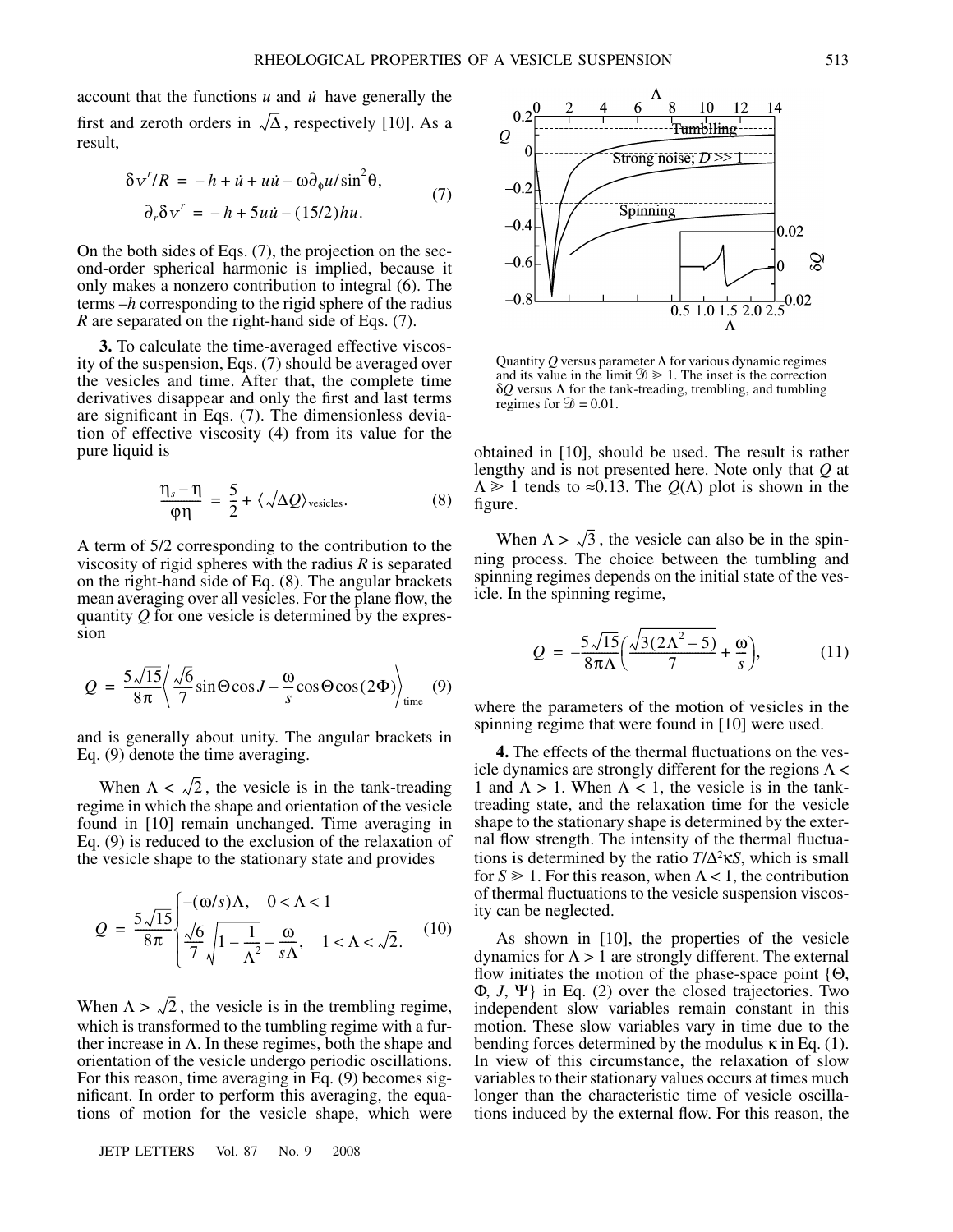role of the thermal fluctuations responsible for the oscillations of slow variables increases significantly at  $\Lambda$  > 1 and is determined by the dimensionless parameter  $\mathcal{D} = T/\kappa \Lambda^{3/2}$ .

Let us first consider the limit  $\mathcal{D} \geq 1$ . In this limit, thermal fluctuations are so strong that they destroy the equilibrium shape of the vesicle in the absence of the external flow. In this case, the effect of the bending forces on the vesicle molecules can be neglected. To obtain the average value of the quantity *Q* given by Eq. (9), it is necessary to average first through the trajectories with constant values of slow variables and, then, over the distribution function in the slow-variable space, which is due to the thermal fluctuations. The result of this procedure, which can be completed only numerically, is shown in the figure.

In the opposite limit,  $\mathcal{D} \ll 1$ , the  $Q(\Lambda)$  curves corresponding to the tumbling and spinning regimes are slightly perturbed. The difference  $\delta Q = Q(\Lambda, \mathcal{D})$  – *Q*(Λ, 0) of the *Q* values in the presence and absence of noise is of interest.

The  $\delta O(\Lambda)$  curve for the tumbling regime that is shown in the inset has a singularity near the transition from the tank-treading regime to the trembling regime at  $\Lambda = \sqrt{2}$  and near the point  $\Lambda = 1$ . After the expansion near the point  $\Lambda = \sqrt{2}$ , the distribution function of the nonnegative quantity  $q = Q(\Lambda, \mathcal{D}) - Q(\sqrt{2}, 0) - 0.52\delta\Lambda$ has the form

$$
\mathcal{P} \propto \exp\left\{ -\frac{\left(q - (0.71\delta\Lambda - 2.5\mathcal{D})\right)^2}{0.089\mathcal{D}} \right\},\qquad(12)
$$

where  $\delta \Lambda = \Lambda - \sqrt{2}$ . Distribution function (12) has the singularity shown in the inset. When  $\Lambda$  is close to one, i.e.,  $\Lambda - 1 = \delta \Lambda \ll 1$ , the main contribution to the thermal correction of viscosity comes from thermal fluctuations of the parameter *J*, which are determined by the average  $\langle J^2 \rangle = \mathcal{D} \sqrt{2/\delta\Lambda}$  (this equality is valid at  $\delta\Lambda \gg$ <sup>2</sup> ). In view of this feature, the correction to the viscosity,  $\delta Q$ , approaches a negative value of about  $-0.27\%$  at  $\delta\Lambda \longrightarrow 0$ . Finally, the correction  $\delta Q$  approaches a positive value of about  $0.02\%$  in the limit of large values  $\Lambda \geqslant 1.$ 

In the spinning regime at large viscosity contrasts, when  $\Lambda \longrightarrow \infty$ , the thermal correction  $\delta Q$  is more sensitive to thermal noise compared to the tumbling regime,  $\delta Q \approx 0.2 \sqrt{20}$ . At  $\Lambda \longrightarrow \sqrt{3}$ , the thermal correction approaches the value  $\delta Q \approx 1.3$ . The transition from the spinning regime to the tumbling regime at  $\Lambda$  = 3 proceeds through a saddle point. Thermal fluctuations accelerate this transition so that the spinning regime becomes unstable at  $\Lambda - \sqrt{3} \leq \mathfrak{D}^{2/3}$ .

**5.** The vesicle is a deformable body. In this work, it has been shown that this fact leads to the dependence of the effective viscosity of the suspension given by Eq. (4) on the flow geometry. In the limit of strong plane flows, where  $S \geq 1$ , this dependence is observed for the region  $\Lambda \leq 1$ . According to Eq. (8), the relative amplitude of oscillations of the effective viscosity η*<sup>s</sup>* that are due to the dependence of the matrix elements of the velocity field on the ratio  $\omega/s$  is about  $\sqrt{\Delta}$ . The dependence of the effective viscosity of the suspension  $\eta_s$  on the geometry of the velocity field disappears at  $\Lambda \geq 1$ : the time-averaged second term in Eq. (9) (without the factor ω/*s*) is proportional to 1/Λ for all three curves in the figure, whereas the averaged first term in the leading approximation is independent of  $Λ$ .

In the region  $\Lambda > \sqrt{3}$ , there is another qualitative effect: the suspension viscosity depends on the initial state of the suspension and can be changed by means of the external action on the vesicles. In the tumbling regime, the vesicles have a symmetry under the reflection with respect to the flow plane (in the introduced coordinates, this means the change  $z \rightarrow -z$ ). In the spinning regime, this symmetry is absent, and the angle between the principal axis of the vesicle and the *z* axis is acute. The external action transferring the vesicles from one regime to another would change the effective viscosity of the suspension. According to the above consideration, such an external action should be reduced to the assignment or violation of the symmetry under the  $z \rightarrow -z$  transformation.

New qualitative effects can appear in an unsteady flow of the vesicle suspension. These effects can be studied in subsequent investigations. Note that Eqs. (7) can be used to calculate the suspension viscosity at finite frequencies.

I am grateful to V.V. Lebedev for discussions and valuable advices. This work was supported in part by the Russian Foundation for Basic Research (project nos. 06-02-17408-a and 06-02-72028, the latter jointly with the Ministry of Science and Technology of Israel), by the Russian Science Support Foundation, and by the Council of the President of the Russian Federation for Support of Young Scientists and Leading Scientific Schools (project no. NSh-4930.2008.2).

## **REFERENCES**

- 1. A. Einstein, Ann. Physik. **34**, 592 (1911).
- 2. G. I. Taylor, Proc. Roy. Soc. A **138**, 41 (1932).
- 3. U. Seifert, Eur. Phys. J. B **8**, 405 (1999).
- 4. Kantsler and V. Steinberg, Phys. Rev. Lett. **95**, 258101 (2005).